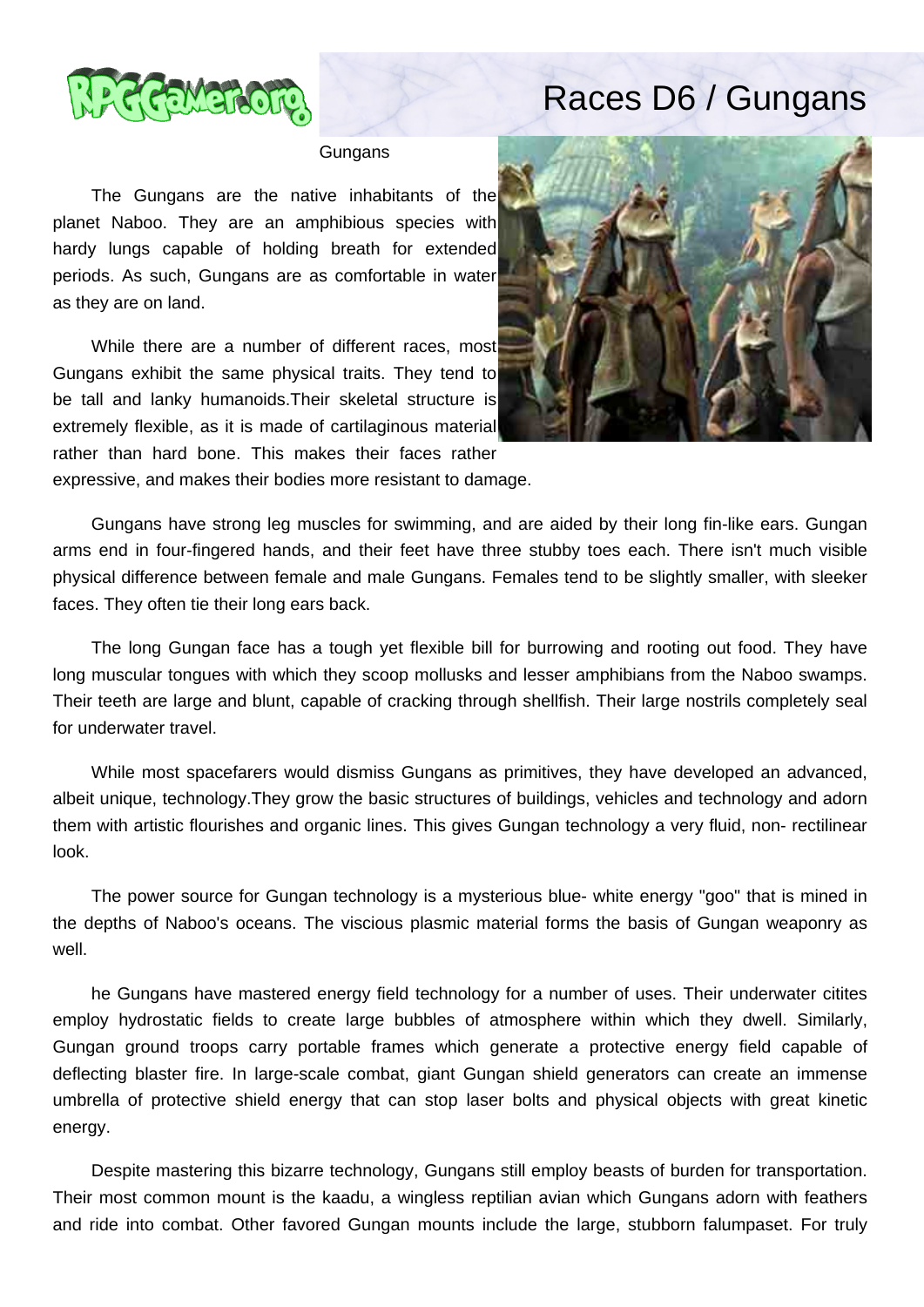heavy loads, the Gungans have domesticated the fambaa, a nine-meter tall four-legged swamp lizard.

 The Gungans maintain a large standing armed force, called the Gungan Grand Army. This huge collection of foot soldiers carry cestas, electropoles, and atlatls capable of hurling plasmic energy spheres (or boomers, as Gungans call them). Gungan catapults hurl even larger boomers great distances.

 The Gungans are ruled by Boss Nass and his Rep Council, from the High Tower Board Room of Otoh Gunga. The Gungans have had an uneasy relationship with the Naboo, the human colonists on the planet. Many Naboo look down upon the Gungans, thinking them as primitive. The Gungans in turn try to avoid any contact with the surface-dwellers.

 When the Trade Federation invaded Naboo, Boss Nass chose to remain uninvolved in the conflict. He felt the Gungan's isolation would keep them safe from what was ultimately a surface-dweller's problem. He was wrong. The Trade Federation armies stormed the swamps, and forced the Gungans to abandon Otoh Gunga.

 The Gungans retreated to a sacred place within the Naboo swamps. There, Queen Amidala, the ruler of the Naboo, pleaded for Boss Nass's help. Stirred by her words, Nass agreed to join forces with the Naboo to rid the planet of the Trade Federation. The Grand Army waged an immense ground battle with the Trade Federation droid army, and many Gungans died in the fighting. Nonetheless, the Queen's forces and allies were able to capture the Trade Federation viceroy, and destroy the orbiting Droid Control Ship, thus freeing Naboo.

 In the festivities that followed, Boss Nass shared a platform with Queen Amidala, and declared peace on Naboo. The two cultures that had long been divided by fear and prejudice would now forever be joined by a common understanding and love of their world.

 The rift between the Gungan and Naboo people began at first contact, centuries ago. Though they've long had a fundamental failure to understand one another, it has never resulted in warfare.

 There are at least two distinct Gungan races. The Otolla Gungan is characterized by a tall and lanky build, long ears (or haillu), inquisitive eyes atop short stalks, and a pronounced bill. The Ankura Gungan is an older race, with a stockier build, shorter bill and haillu, and hooded eyes. Gungans are hatched from eggs in water cradles, and are born as tadpoles. They quickly grow limbs and are able to walk on land within a standard month of hatching.

 After signing an historic treaty with Queen Amidala, Boss Nass sought to end the isolation of the Gungans, and enter into the larger galaxy around them. The first issue he had to contend with was serious population problems with Otoh Gunga and other underwater cities. The Gungans have great reverance for nature and balance, and they did not want to overburden their native ecosystem. With the assistance of the Naboo, Boss Nass spearheaded a campaign for the Gungans to colonize the Naboo moon of Ohma-D'un.

Attribute Dice: 12D

Dex: 2D/4D